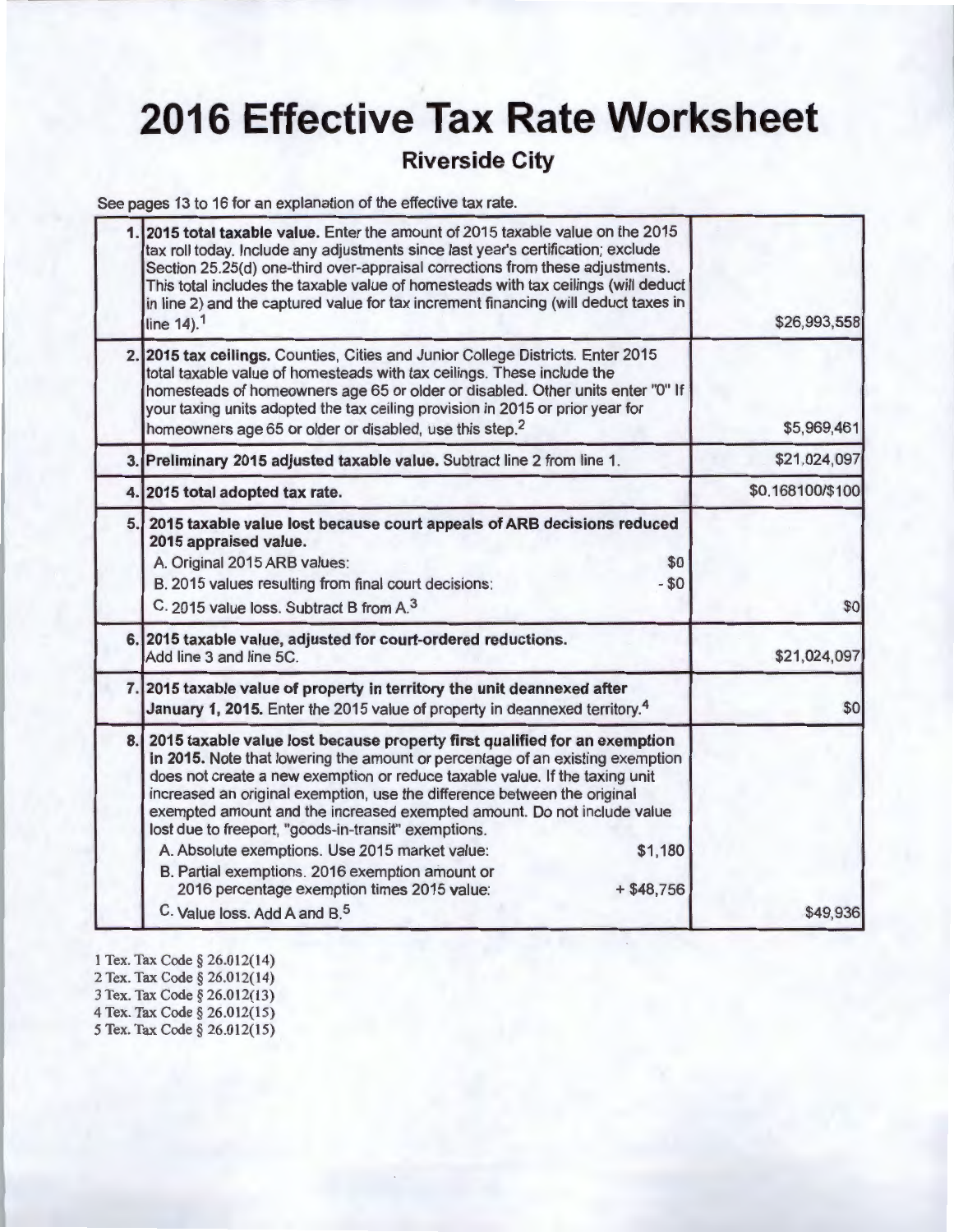## **2016 Effective Tax Rate Worksheet (continued) Riverside City**

| 9 | 2015 taxable value lost because property first qualified for agricultural<br>appraisal (1-d or 1-d-1), timber appraisal, recreational/scenic appraisal or<br>public access airport special appraisal in 2016. Use only those properties<br>that first qualified in 2016; do not use properties that qualified in 2015.<br>\$0<br>A. 2015 market value:<br>$-$ \$0<br>B. 2016 productivity or special appraised value:<br>C. Value loss. Subtract B from A. <sup>6</sup> | \$0          |
|---|-------------------------------------------------------------------------------------------------------------------------------------------------------------------------------------------------------------------------------------------------------------------------------------------------------------------------------------------------------------------------------------------------------------------------------------------------------------------------|--------------|
|   | 10. Total adjustments for lost value. Add lines 7, 8C and 9C.                                                                                                                                                                                                                                                                                                                                                                                                           | \$49,936     |
|   | 11. 2015 adjusted taxable value. Subtract line 10 from line 6.                                                                                                                                                                                                                                                                                                                                                                                                          | \$20,974,161 |
|   | 12. Adjusted 2015 taxes. Multiply line 4 by line 11 and divide by \$100.                                                                                                                                                                                                                                                                                                                                                                                                | \$35,257     |
|   | 13. Taxes refunded for years preceding tax year 2015. Enter the amount of<br>taxes refunded by the taxing unit for tax years preceding tax year 2015. Types<br>of refunds include court decisions, Tax Code § 25.25(b) and (c) corrections and<br>Tax Code § 31.11 payment errors. Do not include refunds for tax year 2015.<br>This line applies only to tax years preceding tax year 2015.7                                                                           | \$0          |
|   | 14. Taxes in tax increment financing (TIF) for tax year 2015. Enter the amount of<br>taxes paid into the tax increment fund for a reinvestment zone as agreed by the<br>taxing unit. If the unit has no 2016 captured appraised value in Line 16D, enter<br>$"0"$ <sup>8</sup>                                                                                                                                                                                          | \$0          |
|   | 15. Adjusted 2015 taxes with refunds and TIF adjustment. Add lines 12 and 13,<br>subtract line 14.9                                                                                                                                                                                                                                                                                                                                                                     | \$35,257     |
|   | 16. Total 2016 taxable value on the 2016 certified appraisal roll today. This<br>value includes only certified values and includes the total taxable value of<br>homesteads with tax ceilings (will deduct in line 18). These homesteads<br>includes homeowners age 65 or older or disabled. <sup>10</sup><br>A. Certified values only:<br>\$29,503,850<br>B. Counties: Include railroad rolling stock values<br>certified by the Comptroller's office:<br>$+ $0$       |              |

6 Tex. Tax Code § 26.01 2(15) 7 Tex. Tax Code § 26.01 2(13) 8 Tex. Tax Code § 26.03(c) 9 Tex. Tax Code § 26.012(13) 10 Tex. Tax Code § 26.012(15)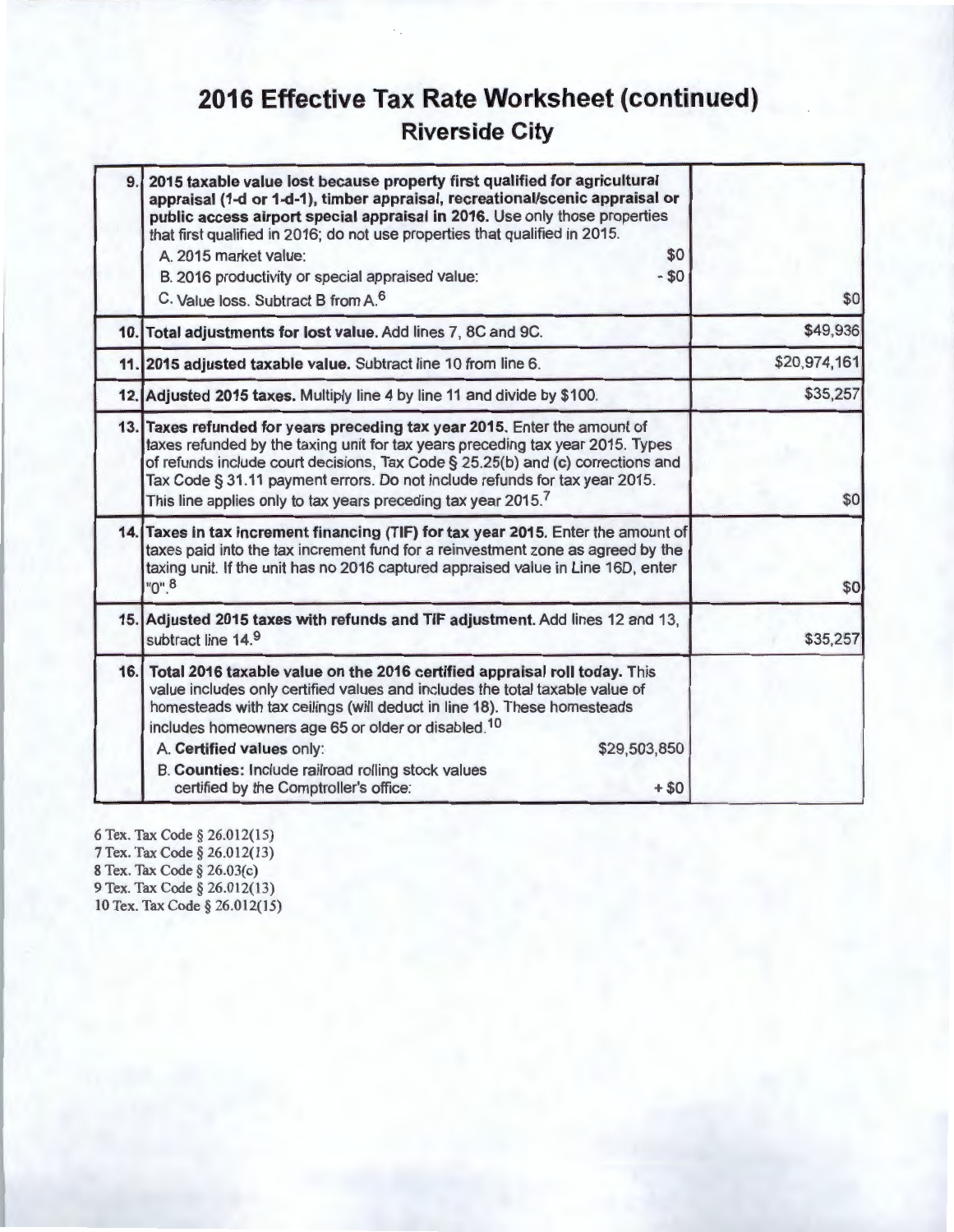## **2016 Effective Tax Rate Worksheet (continued) Riverside City**

| 16.<br>(cont.) | C. Pollution control exemption: Deduct the value<br>of property exempted for the current tax year for<br>the first time as pollution control property:<br>D. Tax increment financing: Deduct the 2016<br>captured appraised value of property taxable by a<br>taxing unit in a tax increment financing zone for<br>which the 2016 taxes will be deposited into the tax<br>increment fund. Do not include any new property<br>value that will be included in line 21 below. <sup>11</sup>                                                                                                                                                                                                                                                                                                                                                                                                                                                                                                                                                                                                                                                                                                                                                                   | $-$ \$0<br>$- $0$ |              |
|----------------|------------------------------------------------------------------------------------------------------------------------------------------------------------------------------------------------------------------------------------------------------------------------------------------------------------------------------------------------------------------------------------------------------------------------------------------------------------------------------------------------------------------------------------------------------------------------------------------------------------------------------------------------------------------------------------------------------------------------------------------------------------------------------------------------------------------------------------------------------------------------------------------------------------------------------------------------------------------------------------------------------------------------------------------------------------------------------------------------------------------------------------------------------------------------------------------------------------------------------------------------------------|-------------------|--------------|
|                | E. Total 2016 value. Add A and B, then subtract C<br>and D.                                                                                                                                                                                                                                                                                                                                                                                                                                                                                                                                                                                                                                                                                                                                                                                                                                                                                                                                                                                                                                                                                                                                                                                                |                   | \$29,503,850 |
| 17.            | Total value of properties under protest or not included on certified<br>appraisal roll. <sup>12</sup><br>A. 2016 taxable value of properties under protest.<br>The chief appraiser certifies a list of properties still<br>under ARB protest. The list shows the appraisal<br>district's value and the taxpayer's claimed value, if<br>any or an estimate of the value if the taxpayer<br>wins. For each of the properties under protest, use<br>the lowest of these values. Enter the total value. <sup>13</sup><br>B. 2016 value of properties not under protest or<br>included on certified appraisal roll. The chief<br>appraiser gives taxing units a list of those taxable<br>properties that the chief appraiser knows about<br>but are not included at appraisal roll certification.<br>These properties also are not on the list of<br>properties that are still under protest. On this list of<br>properties, the chief appraiser includes the market<br>value, appraised value and exemptions for the<br>preceding year and a reasonable estimate of the<br>market value, appraised value and exemptions for<br>the current year. Use the lower market, appraised<br>or taxable value (as appropriate). Enter the total<br>value. <sup>14</sup> | \$0<br>$+ $0$     |              |

11 Tex. Tax Code§ 26.03(c) 12 Tex. Tax Code § 26.01(c)

13 Tex. Tax Code § 26.04 and 26.041

14 Tex. Tax Code § 26.04 and 26.041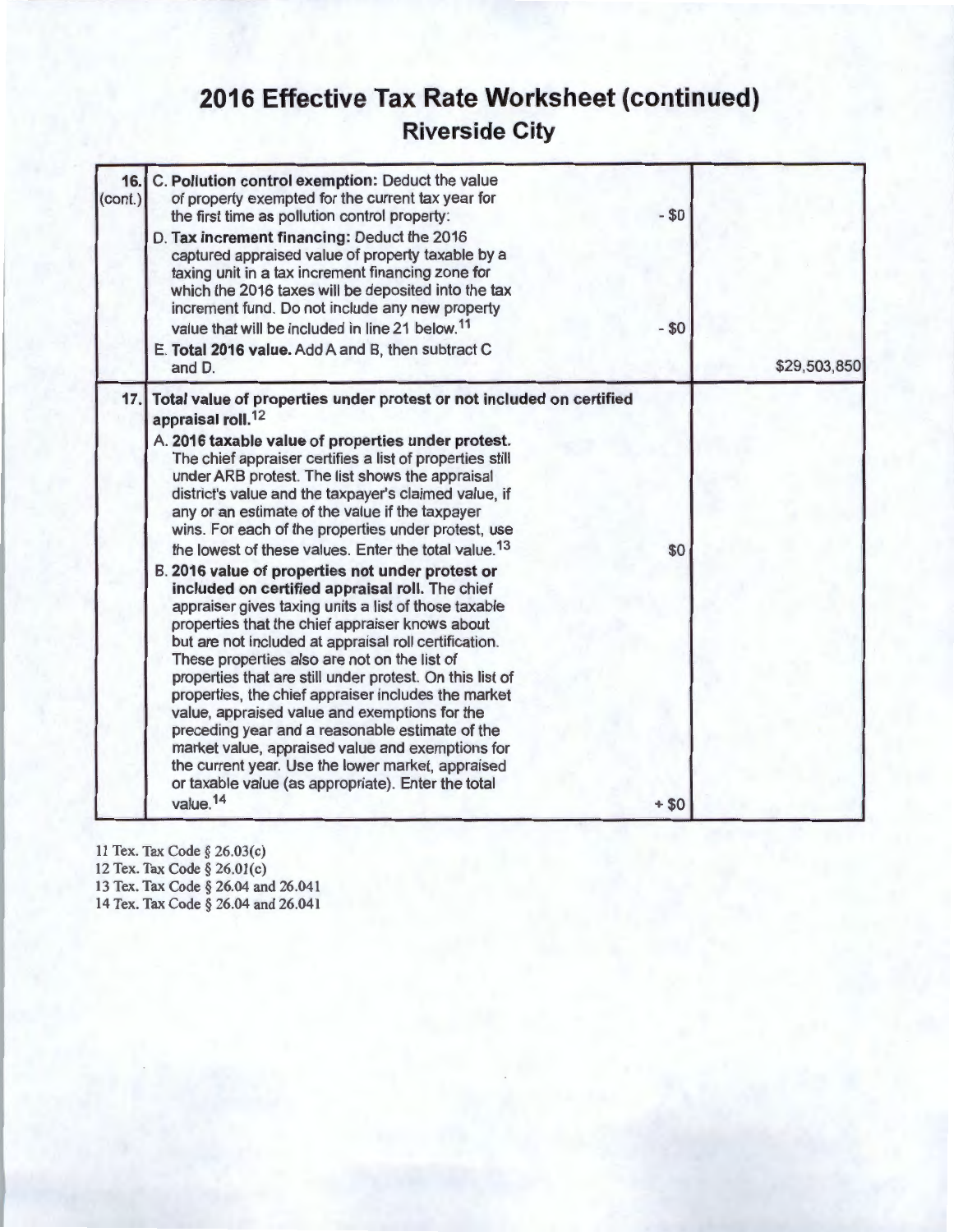## **2016 Effective Tax Rate Worksheet (continued) Riverside City**

| 17.1<br>(cont.) | C. Total value under protest or not certified. Add<br>A and B.                                                                                                                                                                                                                                                                                                                                                                                                                                                                                                                                                                                 | \$0            |
|-----------------|------------------------------------------------------------------------------------------------------------------------------------------------------------------------------------------------------------------------------------------------------------------------------------------------------------------------------------------------------------------------------------------------------------------------------------------------------------------------------------------------------------------------------------------------------------------------------------------------------------------------------------------------|----------------|
|                 | 18. 2016 tax ceilings. Counties, cities and junior colleges enter 2016 total taxable<br>value of homesteads with tax ceilings. These include the homesteads of<br>homeowners age 65 or older or disabled. Other taxing units enter "0". If your<br>taxing units adopted the tax ceiling provision in 2015 or prior year for<br>homeowners age 65 or older or disabled, use this step. <sup>15</sup>                                                                                                                                                                                                                                            | \$5,855,244    |
|                 | 19. 2016 total taxable value. Add lines 16E and 17C. Subtract line 18.                                                                                                                                                                                                                                                                                                                                                                                                                                                                                                                                                                         | \$23,648,606   |
|                 | 20. Total 2016 taxable value of properties in territory annexed after January 1,<br>2008. Include both real and personal property. Enter the 2016 value of property<br>in territory annexed. <sup>16</sup>                                                                                                                                                                                                                                                                                                                                                                                                                                     | \$0            |
|                 | 21. Total 2016 taxable value of new improvements and new personal property<br>located in new improvements. New means the item was not on the appraisal<br>roll in 2015. An improvement is a building, structure, fixture or fence erected on<br>or affixed to land. New additions to existing improvements may be included if<br>the appraised value can be determined. New personal property in a new<br>improvement must have been brought into the taxing unit after January 1, 2015<br>and be located in a new improvement. New improvements do include property<br>on which a tax abatement agreement has expired for 2016. <sup>17</sup> | \$1,074,180    |
|                 | 22. Total adjustments to the 2016 taxable value. Add lines 20 and 21.                                                                                                                                                                                                                                                                                                                                                                                                                                                                                                                                                                          | \$1,074,180    |
|                 | 23. 2016 adjusted taxable value. Subtract line 22 from line 19.                                                                                                                                                                                                                                                                                                                                                                                                                                                                                                                                                                                | \$22,574,426   |
|                 | 24. 2016 effective tax rate. Divide line 15 by line 23 and multiply by \$100.18                                                                                                                                                                                                                                                                                                                                                                                                                                                                                                                                                                | \$0.1561/\$100 |
|                 | 25. COUNTIES ONLY. Add together the effective tax rates for each type of tax the<br>county levies. The total is the 2016 county effective tax rate. <sup>19</sup>                                                                                                                                                                                                                                                                                                                                                                                                                                                                              |                |
|                 | <b>Fund Name</b><br><b>Tax Rate</b><br>${fields.1}$<br>${fields2}$                                                                                                                                                                                                                                                                                                                                                                                                                                                                                                                                                                             | \$/\$100       |

15 Tex. Tax Code § 26.012(6)

16 Tex. Tax Code § 26.012(17)

17 Tex. Tax Code§ 26.012(17)

18 Tex. Tax Code § 26.04(c)

19 Tex. Tax Code§ 26.04(d)

A county, city or hospital district that adopted the additional sales tax in November 2015 or in May 2016 must adjust its effective tax rate. The Additional Sales Tax Rate Worksheet on page 39 sets out this adjustment. Do not forget to complete the Additional Sales Tax Rate Worksheet if the taxing unit adopted the additional sales tax on these dates.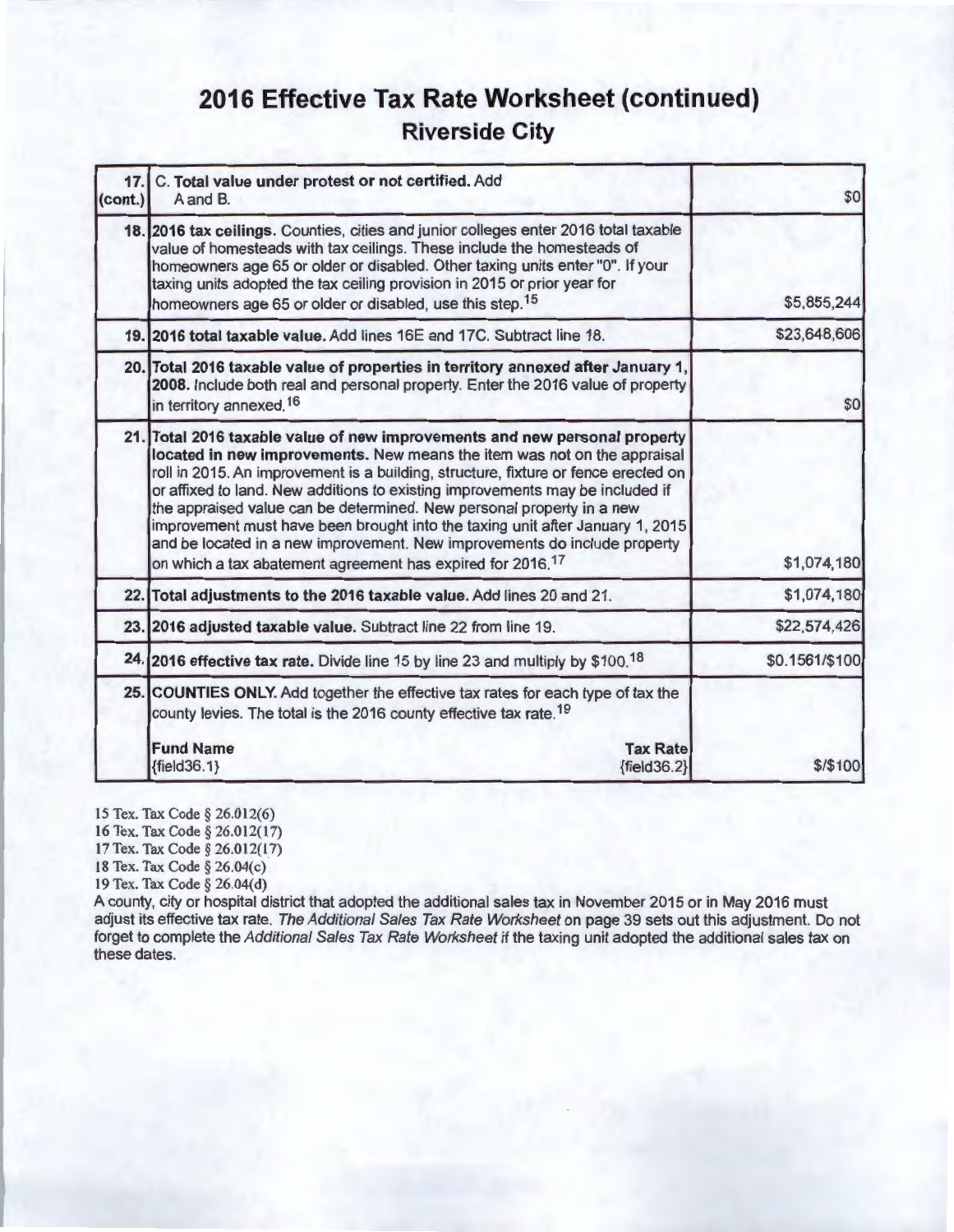# **2016 Rollback Tax Rate Worksheet**

### **Riverside City**

See pages 17 to 21 for an explanation of the rollback tax rate.

| 26. 2015 maintenance and operations (M&O) tax rate.                                                                                                                                                                                                                                                                                                                                                                                                                                                                                                                                                                                      |             | \$0.168100/\$100 |
|------------------------------------------------------------------------------------------------------------------------------------------------------------------------------------------------------------------------------------------------------------------------------------------------------------------------------------------------------------------------------------------------------------------------------------------------------------------------------------------------------------------------------------------------------------------------------------------------------------------------------------------|-------------|------------------|
| 27. 2015 adjusted taxable value. Enter the amount from line 11.                                                                                                                                                                                                                                                                                                                                                                                                                                                                                                                                                                          |             | \$20,974,161     |
| 28. 2015 M&O taxes.                                                                                                                                                                                                                                                                                                                                                                                                                                                                                                                                                                                                                      | \$35,257    |                  |
| A. Multiply line 26 by line 27 and divide by \$100.<br>B. Cities, counties and hospital districts with<br>additional sales tax: Amount of additional sales<br>tax collected and spent on M&O expenses in<br>2015. Enter amount from full year's sales tax<br>revenue spent for M&O in 2015 fiscal year, if any.<br>Other units, enter "0." Counties exclude any<br>amount that was spent for economic development<br>grants from the amount of sales tax spent.                                                                                                                                                                          | $+ $47,221$ |                  |
| C. Counties: Enter the amount for the state criminal<br>justice mandate. If second or later year, the<br>amount is for increased cost above last year's<br>amount. Other units, enter "0."                                                                                                                                                                                                                                                                                                                                                                                                                                               | $+ $0$      |                  |
| D. Transferring function: If discontinuing all of a<br>department, function or activity and transferring it<br>to another unit by written contract, enter the<br>amount spent by the unit discontinuing the<br>function in the 12 months preceding the month of<br>this calculation. If the unit did not operate this<br>function for this 12-month period, use the amount<br>spent in the last full fiscal year in which the unit<br>operated the function. The unit discontinuing the<br>function will subtract this amount in H below. The<br>unit receiving the function will add this amount in<br>H below. Other units, enter "0." | $+/- $0$    |                  |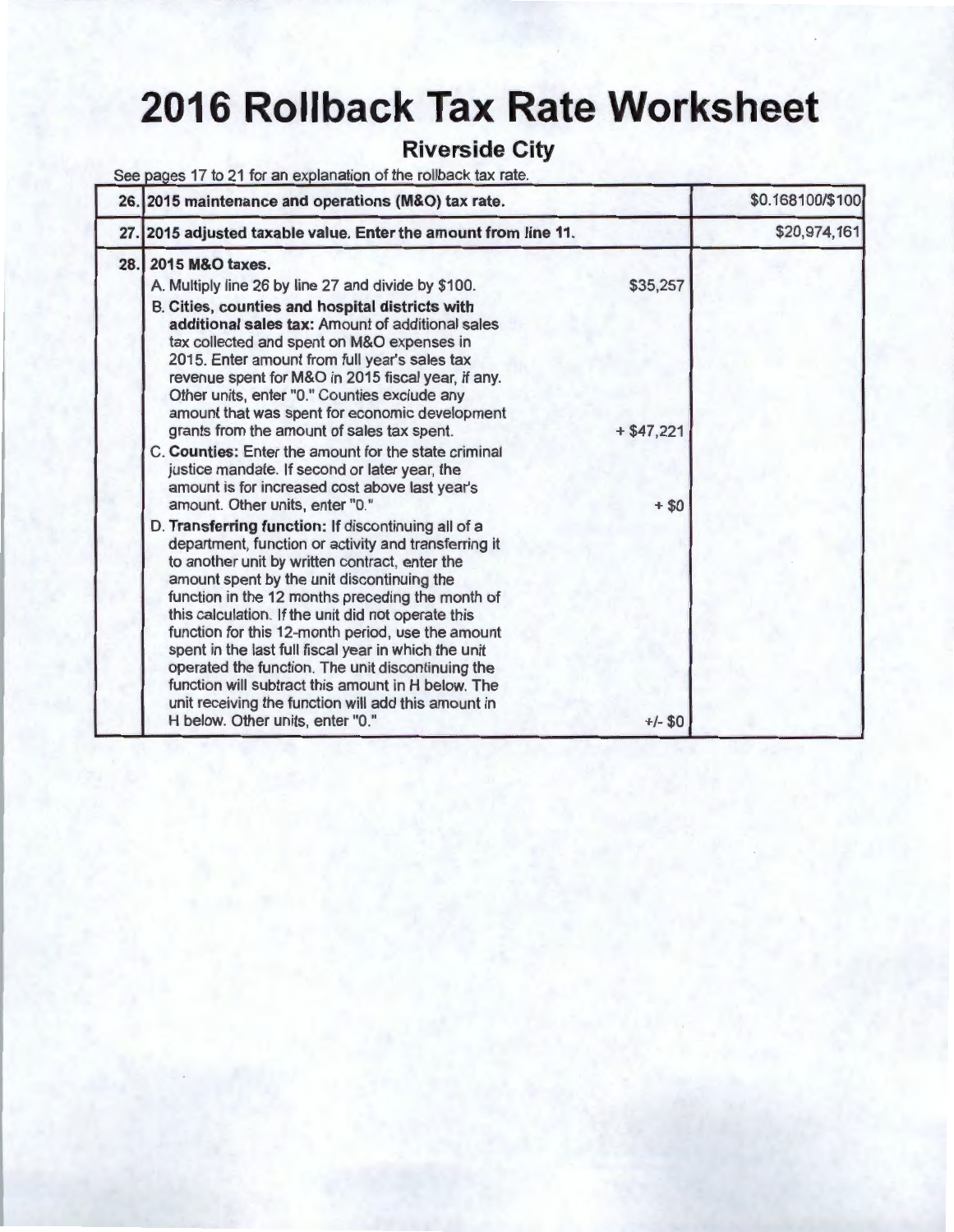## **2016 Rollback Tax Rate Worksheet (continued) Riverside City**

| 28.<br>(cont.) | E. Taxes refunded for years preceding tax year<br>2015: Enter the amount of M&O taxes refunded<br>during the last budget year for tax years<br>preceding tax year 2015. Types of refunds<br>include court decisions, Section 25.25(b) and (c)<br>corrections and Section 31.11 payment errors. Do<br>not include refunds for tax year 2015. This line<br>applies only to tax years preceding tax year 2015.<br>F. Enhanced indigent health care expenditures:<br>Enter the increased amount for the current year's<br>enhanced indigent health care expenditures<br>above the preceding tax year's enhanced indigent | $+ $0$           |                |
|----------------|----------------------------------------------------------------------------------------------------------------------------------------------------------------------------------------------------------------------------------------------------------------------------------------------------------------------------------------------------------------------------------------------------------------------------------------------------------------------------------------------------------------------------------------------------------------------------------------------------------------------|------------------|----------------|
|                | health care expenditures, less any state<br>assistance.<br>G. Taxes in tax increment financing (TIF): Enter<br>the amount of taxes paid into the tax increment<br>fund for a reinvestment zone as agreed by the<br>taxing unit. If the unit has no 2016 captured<br>appraised value in Line 16D, enter "0."                                                                                                                                                                                                                                                                                                          | $+ $0$<br>$- $0$ |                |
|                | H. Adjusted M&O Taxes. Add A, B, C, E and F. For<br>unit with D, subtract if discontinuing function and<br>add if receiving function. Subtract G.                                                                                                                                                                                                                                                                                                                                                                                                                                                                    |                  | \$82,478       |
|                | 29. 2016 adjusted taxable value.<br>Enter line 23 from the Effective Tax Rate Worksheet.                                                                                                                                                                                                                                                                                                                                                                                                                                                                                                                             |                  | \$22,574,426   |
|                | 30. 2016 effective maintenance and operations rate.<br>Divide line 28H by line 29 and multiply by \$100.                                                                                                                                                                                                                                                                                                                                                                                                                                                                                                             |                  | \$0.3653/\$100 |
|                | 31. 2016 rollback maintenance and operation rate.<br>Multiply line 30 by 1.08. (See lines 49 to 52 for additional rate for pollution<br>control expenses.                                                                                                                                                                                                                                                                                                                                                                                                                                                            |                  | \$0.3945/\$100 |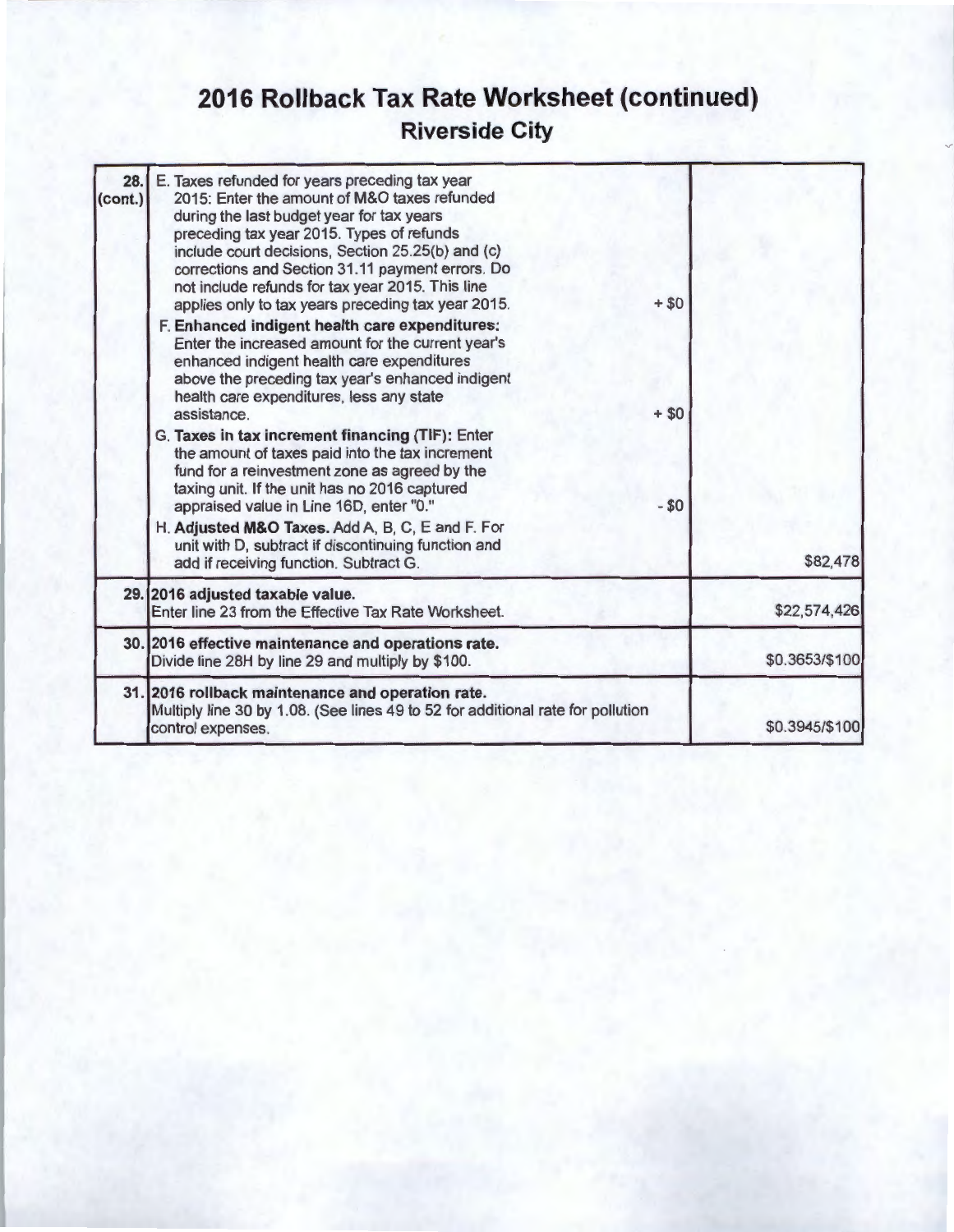## **2016 Rollback Tax Rate Worksheet (continued) Riverside City**

| 32. | Total 2016 debt to be paid with property taxes and additional sales tax                                                                                                                                                                                                        |                |
|-----|--------------------------------------------------------------------------------------------------------------------------------------------------------------------------------------------------------------------------------------------------------------------------------|----------------|
|     | revenue.                                                                                                                                                                                                                                                                       |                |
|     | "Debt" means the interest and principal that will be paid on debts that:<br>(1) are paid by property taxes,                                                                                                                                                                    |                |
|     | (2) are secured by property taxes,                                                                                                                                                                                                                                             |                |
|     | (3) are scheduled for payment over a period longer than one year and                                                                                                                                                                                                           |                |
|     | (4) are not classified in the unit's budget as M&O expenses.                                                                                                                                                                                                                   |                |
|     | A: Debt also includes contractual payments to other<br>taxing units that have incurred debts on behalf of this<br>taxing unit, if those debts meet the four conditions<br>above. Include only amounts that will be paid from<br>property tax revenue. Do not include appraisal |                |
|     | district budget payments. List the debt in Schedule B:                                                                                                                                                                                                                         |                |
|     | Debt Service.<br>\$0                                                                                                                                                                                                                                                           |                |
|     | B: Subtract unencumbered fund amount used to<br>reduce total debt.<br>$-$0$                                                                                                                                                                                                    |                |
|     | $-$0$<br>C: Subtract amount paid from other resources.                                                                                                                                                                                                                         |                |
|     | D: Adjusted debt. Subtract B and C from A.                                                                                                                                                                                                                                     | \$0            |
|     | 33. Certified 2015 excess debt collections. Enter the amount certified by the<br>collector.                                                                                                                                                                                    | \$0            |
|     | 34. Adjusted 2016 debt. Subtract line 33 from line 32.                                                                                                                                                                                                                         | \$0            |
|     | 35. Certified 2016 anticipated collection rate. Enter the rate certified by the<br>collector. If the rate is 100 percent or greater, enter 100 percent.                                                                                                                        | 100.000000%    |
|     | 36. 2016 debt adjusted for collections. Divide line 34 by line 35.                                                                                                                                                                                                             | \$0            |
|     | 37. 2016 total taxable value. Enter the amount on line 19.                                                                                                                                                                                                                     | \$23,648,606   |
|     | 38. 2016 debt tax rate. Divide line 36 by line 37 and multiply by \$100.                                                                                                                                                                                                       | \$0.0000/\$100 |
|     | 39. 2016 rollback tax rate. Add lines 31 and 38.                                                                                                                                                                                                                               | \$0.3945/\$100 |
|     | 40. COUNTIES ONLY. Add together the rollback tax rates for each type of tax the<br>county levies. The total is the 2016 county rollback tax rate.                                                                                                                              |                |
|     | <b>Tax Rate</b><br><b>Fund Name</b>                                                                                                                                                                                                                                            |                |
|     | $\{field65.2\}$<br>${fields 5.1}$                                                                                                                                                                                                                                              | \$/\$100       |

A taxing unit that adopted the additional sales tax must complete the lines for the *Additional Sales Tax Rate.* A taxing unit seeking additional rollback protection for pollution control expenses completes the Additional Rollback Protection for Pollution Control.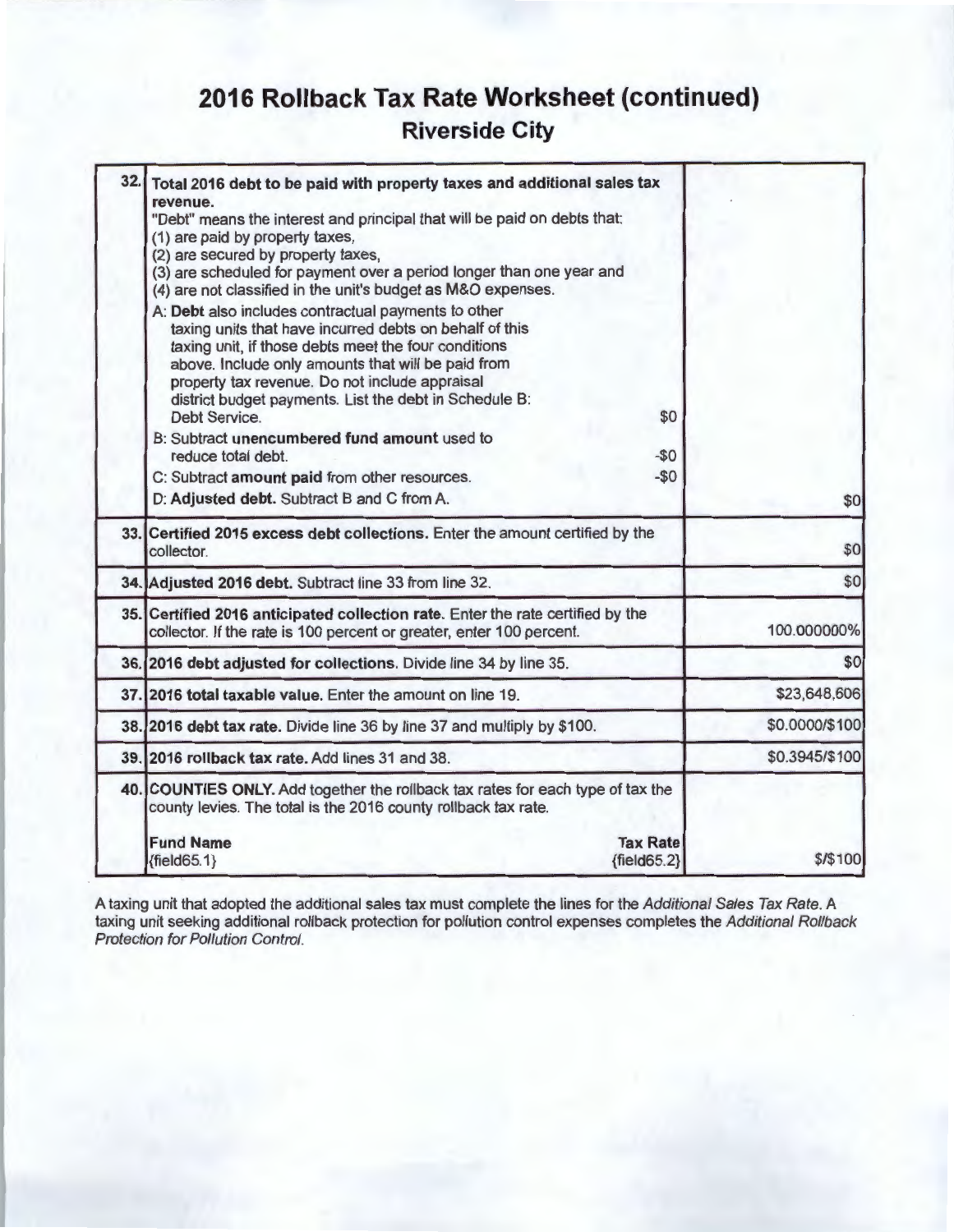## **Additional Sales Tax Rate Worksheet Riverside City**

| \$0            | Units that adopted the sales tax in August or November 2015, or in January or<br>May 2016. Enter the Comptroller's estimate of taxable sales for the previous<br>four quarters. Units that adopted the sales tax before August 2015, skip this<br>line. | 41.1 |
|----------------|---------------------------------------------------------------------------------------------------------------------------------------------------------------------------------------------------------------------------------------------------------|------|
|                | 42. Estimated sales tax revenue. Counties exclude any amount that is or will be<br>spent for economic development grants from the amount of estimated sales tax<br>revenue.<br>UNITS THAT ADOPTED THE SALES TAX IN AUGUST OR NOVEMBER                   |      |
|                | 2015, OR IN JANUARY OR MAY 2016. Multiply the amount on line 41 by the<br>sales tax rate (.01, .005, or .0025, as applicable) and multiply the result by<br>.95.                                                                                        |      |
|                | $-OR-$                                                                                                                                                                                                                                                  |      |
| \$47,221       | UNITS THAT ADOPTED THE SALES TAX BEFORE AUGUST 2015. Enter the<br>sales tax revenue for the previous four quarters. Do not multiply by .95.                                                                                                             |      |
| \$23,648,606   | 43. 2016 total taxable value. Enter the amount from line 37 of the Rollback Tax<br>Rate Worksheet.                                                                                                                                                      |      |
| \$0.1996/\$100 | 44. Sales tax adjustment rate. Divide line 42 by line 43 and multiply by \$100.                                                                                                                                                                         |      |
| \$0.1561/\$100 | 45. 2016 effective tax rate, unadjusted for sales tax. Enter the rate from line 24 or<br>25, as applicable, on the Effective Tax Rate Worksheet.                                                                                                        |      |
|                | 46. 2016 effective tax rate, adjusted for sales tax.                                                                                                                                                                                                    |      |
|                | UNITS THAT ADOPTED THE SALES TAX IN AUGUST OR NOVEMBER<br>2015, OR IN JANUARY OR MAY 2016. Subtract line 45 from line 46.                                                                                                                               |      |
|                | $-OR-$                                                                                                                                                                                                                                                  |      |
| \$0.1561/\$100 | UNITS THAT ADOPTED THE SALES TAX BEFORE AUGUST 2015. Enter<br>line 46, do not subtract.                                                                                                                                                                 |      |
| \$0.3945/\$100 | 47. 2016 rollback tax rate, unadjusted for sales tax. Enter the rate from line 39 or<br>40, as applicable, of the rollback tax rate worksheet.                                                                                                          |      |
| \$0.1949/\$100 | 48. 2016 rollback tax rate, adjusted for sales tax. Subtract line 44 from line 47.                                                                                                                                                                      |      |
|                |                                                                                                                                                                                                                                                         |      |

If the additional sales tax rate increased or decreased from last year, contact the Comptroller's office for special instructions on calculating the sales tax projection for the first year after the rate change.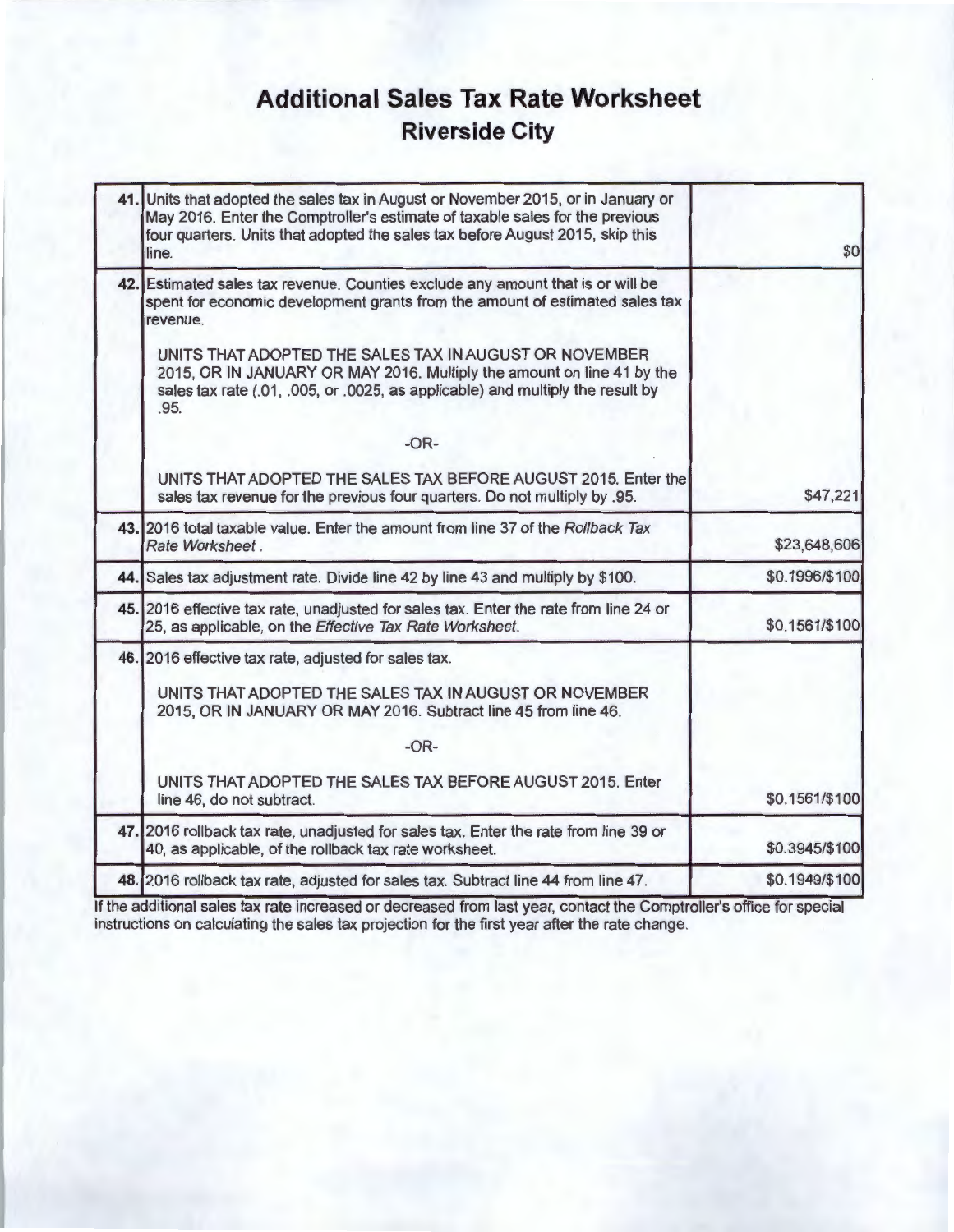## **Additional Rollback Protection for Pollution Control Worksheet Riverside City**

| 49. Certified expenses from TCEQ. Enter the amount certified in the determination<br>letter from TCEQ. The taxing unit shall provide its assessor with a copy of the<br>letter. See Part 3, the Rollback Rate, for more details. | \$0            |
|----------------------------------------------------------------------------------------------------------------------------------------------------------------------------------------------------------------------------------|----------------|
| 50. 2016 total taxable value. Enter the amount from line 37 of the Rollback Tax<br>Rate Worksheet.                                                                                                                               | \$23,648,606   |
| 51. Additional rate for pollution control. Divide line 49 by line 50 and multiply by 100.                                                                                                                                        | \$0.0000/\$100 |
| 52. 2016 rollback tax rate, adjusted for pollution control. Add line 51 to one of the<br>following lines (as applicable): line 39, line 40 (counties) or line 48 (units with<br>the additional sales tax).                       | \$0.1949/\$100 |